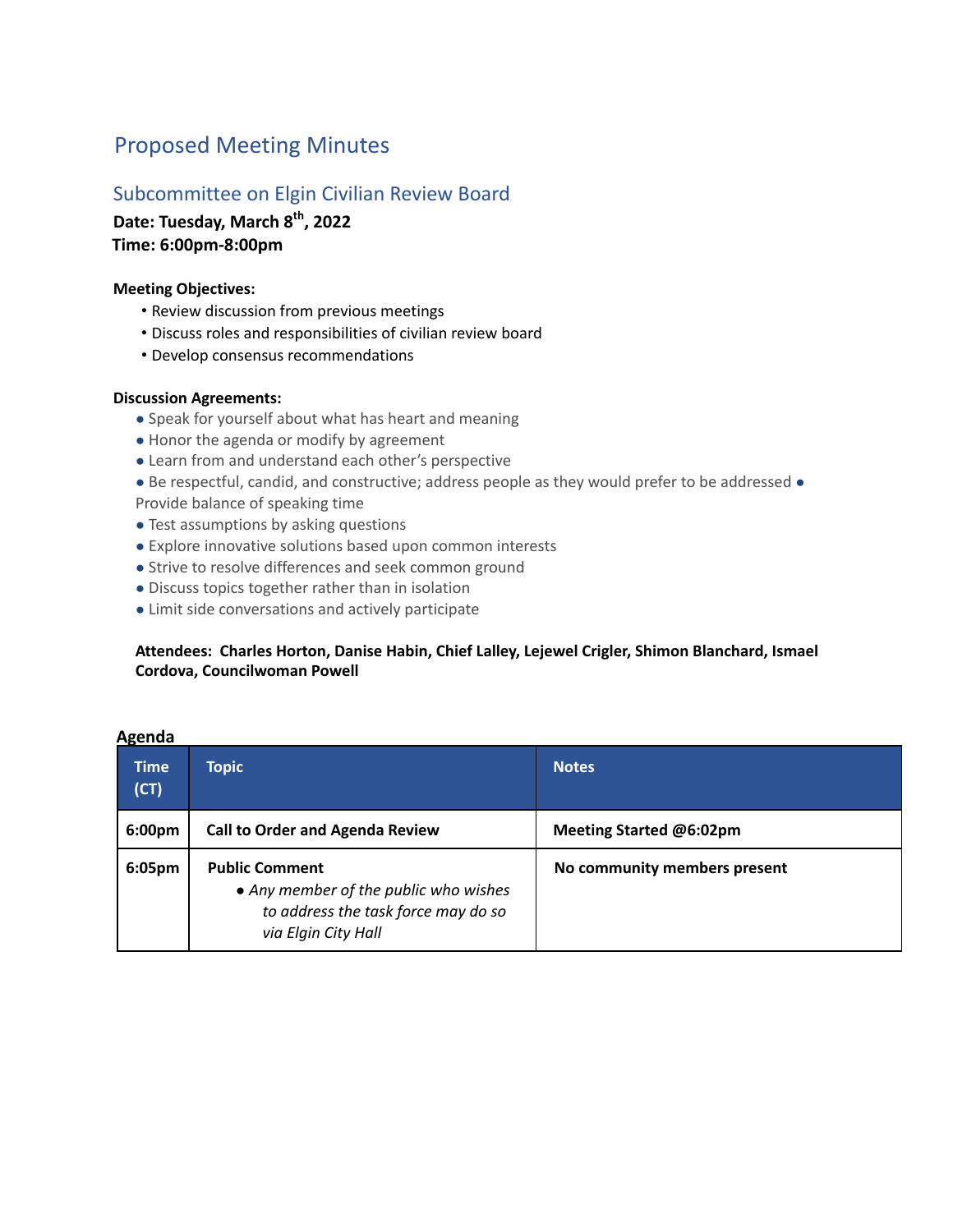| 6:10pm | Review of prior deliberations and approval<br>of minutes<br>• Recap of discussion, preliminary<br>recommendations, questionnaire results                                                                                                                       | Announcements:<br>Facilitator Schooler: Early April Gov. has asked<br>that meetings return to in-person but we will<br>continue to stream live. We believe that it is<br>critical to get all subcommittees up and moving.<br>The officer meetings: If you could indicate the<br>meeting slot that you would like to take. We<br>want to get it moving by this weekend. 4 slots<br>per meeting. Please get it filled out as soon as<br>possible. I want to have some meetings on<br>Saturday. We need to identify the member<br>availability. Venue is TBD. We will have a full TF<br>meeting this Thursday.                                                                                                                                                                                                                                                                                                                                                                                                                                                                                                                                                                                                                                                                                                                                                                                                                              |
|--------|----------------------------------------------------------------------------------------------------------------------------------------------------------------------------------------------------------------------------------------------------------------|------------------------------------------------------------------------------------------------------------------------------------------------------------------------------------------------------------------------------------------------------------------------------------------------------------------------------------------------------------------------------------------------------------------------------------------------------------------------------------------------------------------------------------------------------------------------------------------------------------------------------------------------------------------------------------------------------------------------------------------------------------------------------------------------------------------------------------------------------------------------------------------------------------------------------------------------------------------------------------------------------------------------------------------------------------------------------------------------------------------------------------------------------------------------------------------------------------------------------------------------------------------------------------------------------------------------------------------------------------------------------------------------------------------------------------------|
| 6:15pm | <b>Discussion of comments from Full Task Force</b><br>• Review comments,<br>determine what (if any)<br>changes to make to<br>existing<br>recommendations<br>• Review comments, determine<br>what (if any) new<br>recommendations to consider<br>and/or approve | Facilitator Schooler: Sharing spreadsheet that<br>was sent out to the SC though email to review.<br>Went over some recommendations that we<br>previously discussed/recommended by the<br>subcommittee.<br>No current officer should serve.<br>Subcommittee discussed how far in the family line<br>should someone be able to serve if related to an<br>officer<br>The committee didn't come to a<br>consensus on this. But agreement on<br>officers being excluded.<br>Final vote on the recommendation:<br>All in favor of excluding immediate family<br>please raise hand (3); opposed (2)<br>favored majority of excluding immediate<br>family.<br>Subcommittee members discussed<br>recommendations on the selection process of the<br>Civilian Review Board. Some members were in<br>agreement about interviewing applicants and<br>would the Task Force be able to join the Civilian<br>Review Board. Some desire for TF/Citizen bod to<br>play an active role in selecting membership of the<br>Civilian Review Board. But will have these other<br>standing bodies that can play a role.<br>If Task Force members are appointed couldn 't<br>they step down on their role with the Task Force.<br>This group has agreed to a 9 member board?<br>Subcommittee concluded no current employees<br>on the Civilian Review Board or worked fewer<br>than(3) or (5) years. Subcommittee agreed in a 4<br>to 1 vote on thisno consensus |